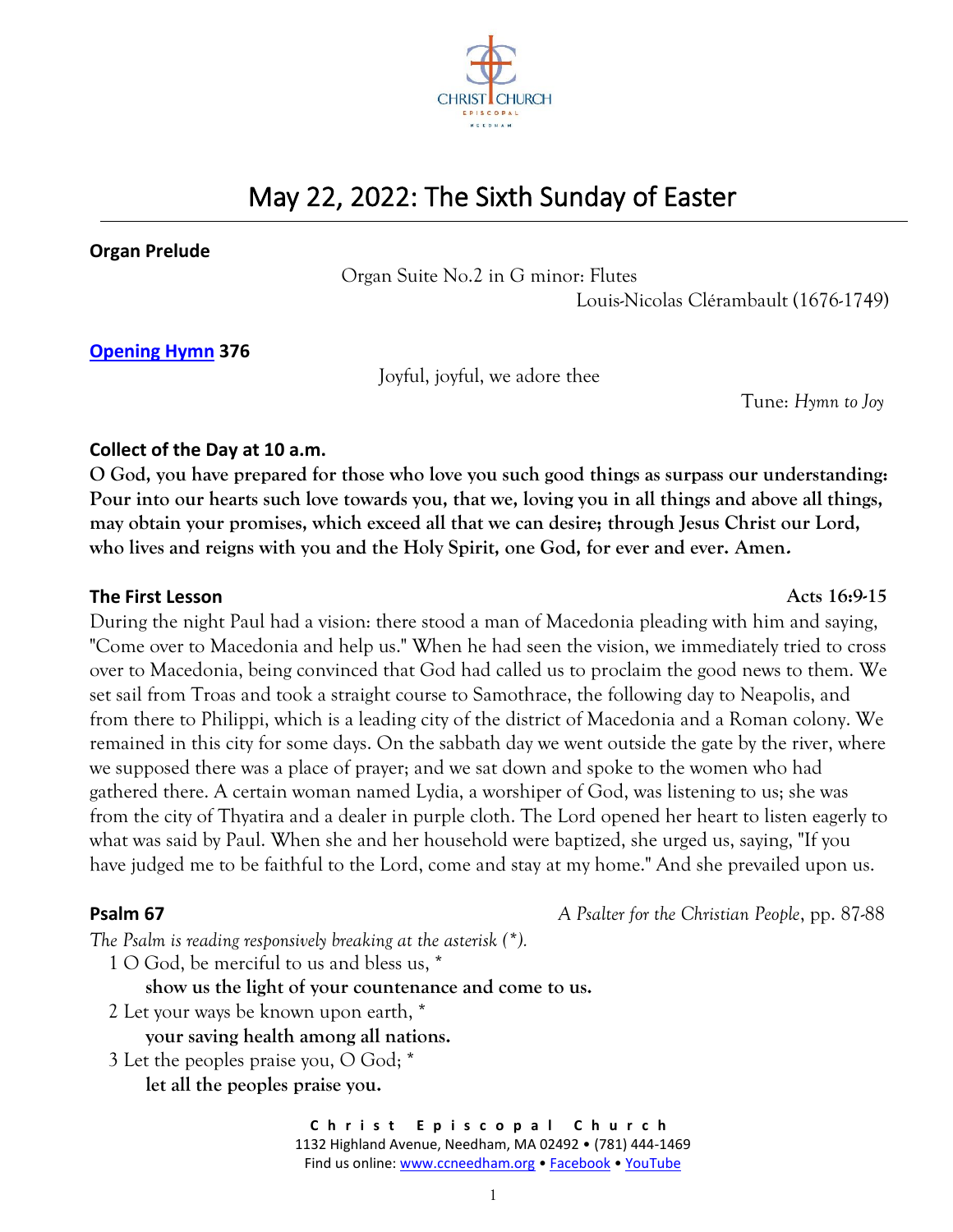- 4 Let the nations be glad and sing for joy, \* **for you judge the peoples with equity and guide all the nations upon earth.**
- 5 Let the peoples praise you, O God; \*

**let all the peoples praise you.**

- 6 The earth has brought forth its increase; \* **may God, our own God, give us his blessing.**
- 7 O God, give us your blessing, \* **and may all the ends of the earth stand in awe of you.**

In the spirit the angel carried me away to a great, high mountain and showed me the holy city Jerusalem coming down out of heaven from God. I saw no temple in the city, for its temple is the Lord God the Almighty and the Lamb. And the city has no need of sun or moon to shine on it, for the glory of God is its light, and its lamp is the Lamb. The nations will walk by its light, and the kings of the earth will bring their glory into it. Its gates will never be shut by day- and there will be no night there. People will bring into it the glory and the honor of the nations. But nothing unclean will enter it, nor anyone who practices abomination or falsehood, but only those who are written in the Lamb's book of life. Then the angel showed me the river of the water of life, bright as crystal, flowing from the throne of God and of the Lamb through the middle of the street of the city. On either side of the river is the tree of life with its twelve kinds of fruit, producing its fruit each month; and the leaves of the tree are for the healing of the nations. Nothing accursed will be found there any more. But the throne of God and of the Lamb will be in it, and his servants will worship him; they will see his face, and his name will be on their foreheads. And there will be no more night; they need no light of lamp or sun, for the Lord God will be their light, and they will reign forever and ever.

**The Gospel John 5:1-9** After Jesus healed the son of the official in Capernaum, there was a festival of the Jews, and Jesus went up to Jerusalem. Now in Jerusalem by the Sheep Gate there is a pool, called in Hebrew Bethzatha, which has five porticoes. In these lay many invalids-- blind, lame, and paralyzed. One man was there who had been ill for thirty-eight years. When Jesus saw him lying there and knew that he had been there a long time, he said to him, "Do you want to be made well?" The sick man answered him, "Sir, I have no one to put me into the pool when the water is stirred up; and while I am making my way, someone else steps down ahead of me." Jesus said to him, "Stand up, take your mat and walk." At once the man was made well, and he took up his mat and began to walk. Now that day was a sabbath.

**Offertory Anthem Jesus, the very thought of Thee** 

Robert Wetzler (b. 1932)

*Jesus, the very thought of thee with sweetness fills my breast; but sweeter far thy face to see and in thy presence rest. No voice can sing, no heart can frame, nor can the mem'ry find a sweeter sound than thy blest name, O Savior of mankind! Jesus, our only joy be thou, as thou our prize wilt be; Jesus, be thou our glory now, and thru eternity.*

## **Solo: Mark Anderson, baritone**

2

# **The Second Lesson** *Revelation 21:10, 22-22:5*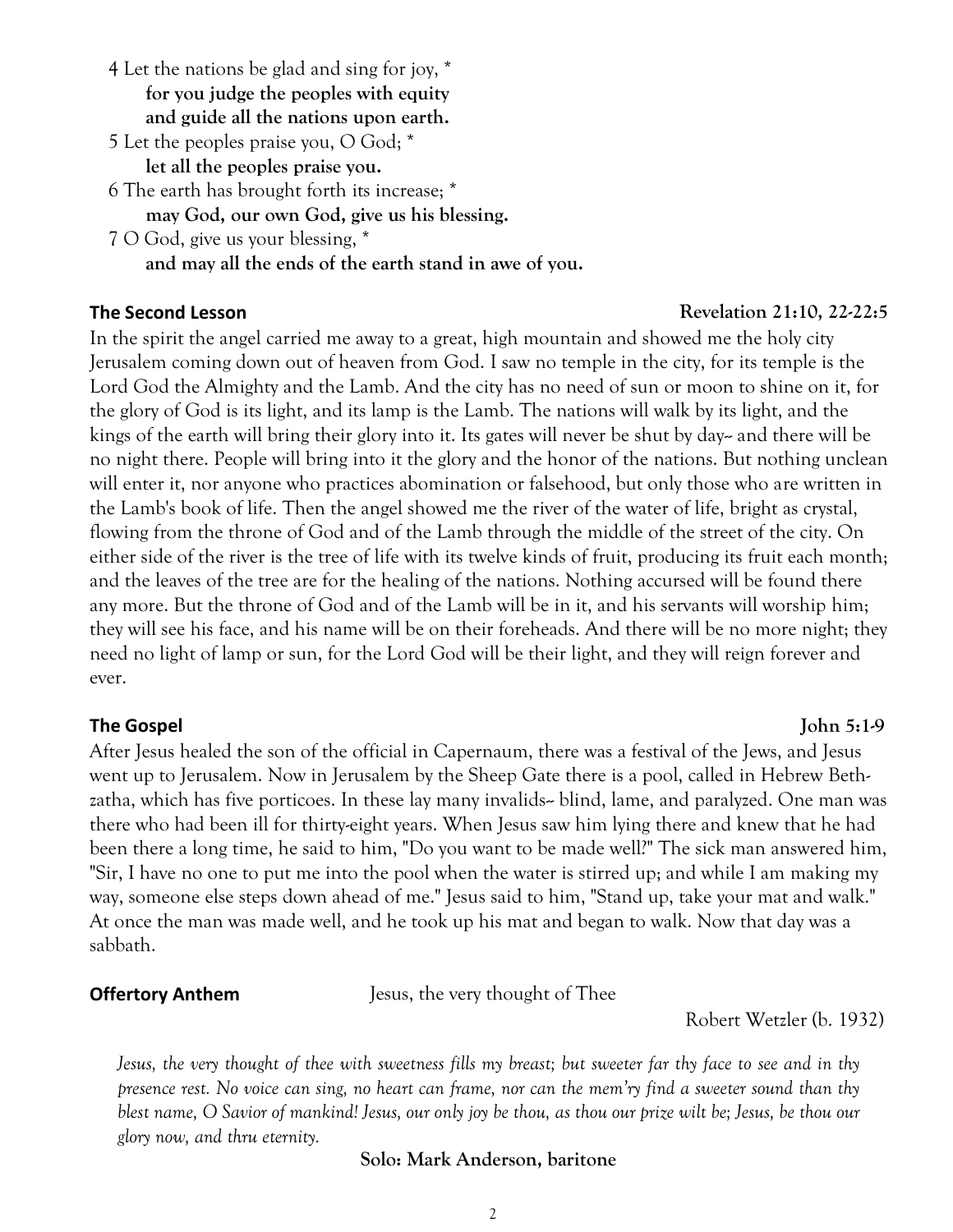Eat this bread; drink this cup

Music from Taizé

**[Closing Hymn](https://ccneedham.org/wp-content/uploads/2022/05/Closing-Hymn-583-May-22-O-holy-city-seen-of-John-Morning-Song-Music.png) 583** 

O holy city, seen of John

Tune: *Morning Song*

**Organ Postlude** 

Organ Suite No.2 in G minor: Caprice

L-N Clérambault

# **THE PRAYERS OF THE PEOPLE**

*The altar flowers today are in loving memory of Barbara & Robert McCabe and Lillian & Ernest H. Gould given by The McCabe Family.*

*Your prayers are requested for Fran M., Mary S., Kathryn and family, Kim F., Eva and her family, Priscilla T., Kenna C., Pat H., Sam, Elizabeth, Sunrise, Michael G., Janet, Bill C., Thomas, Gail, Sarah, Bill E., Ann, Linda F., Ellen, Gavin, Nancy, Sara, and Mike. And prayers for all serving our country – especially, remembering Brian, Timmy, Tom Z., Emmy, Jack, Sean, Ian, Tim, and Andrew.*

*This week in the Anglican Cycle of Prayer, we pray for The Diocese of Calcutta – The (united) Church of North India, our Presiding Bishop; Alan and Gayle, our Bishops; Amy, Dean of our Cathedral; Carol, our Regional Canon; Jennifer, Pastor at MANNA; Nick, our priest, and Lauren, our sabbatical priest. Also, our companion parish at St. Luc's, Lazil, Haiti and our siblings at the MANNA Community in Boston.* 

*This week in the Diocesan Cycle of Prayer, we pray for the parishes of the Merrimack Valley Deanery: Grace Church, Lawrence; Esperanza Academy, Lawrence; St. Anne's Church, Lowell; St. John's Church, Lowell; and Congregations: Lectors, Worship Leaders, Eucharistic Ministers & Visitors.*

*In the Needham Cycle of Prayer, we pray for the Congregational Church of Needham and the Needham Police Department.*

# **THOSE WHO SERVE**

*We need ushers this weekend: [Sign up online here!](https://ccneedham.org/sign-up-for-lay-service/)* **Lector:** Amy Sweeney **Ushers:** WE NEED YOU! **[Sign up online here!](https://ccneedham.org/sign-up-for-lay-service/) Digital Verger:** Jack Barrett **Altar Guild:** Nancy Stern, Debby Rempis, and Tedi Eaton **Coffee Hour:** Dusty Hecker and Gwen Scarborough

# **ONLINE LOOSE PLATE**

*[Your gift](https://onrealm.org/ccneedham/give/looseplate) supports the mission and ministry of Christ Church to love God and neighbor, as Jesus teaches.*